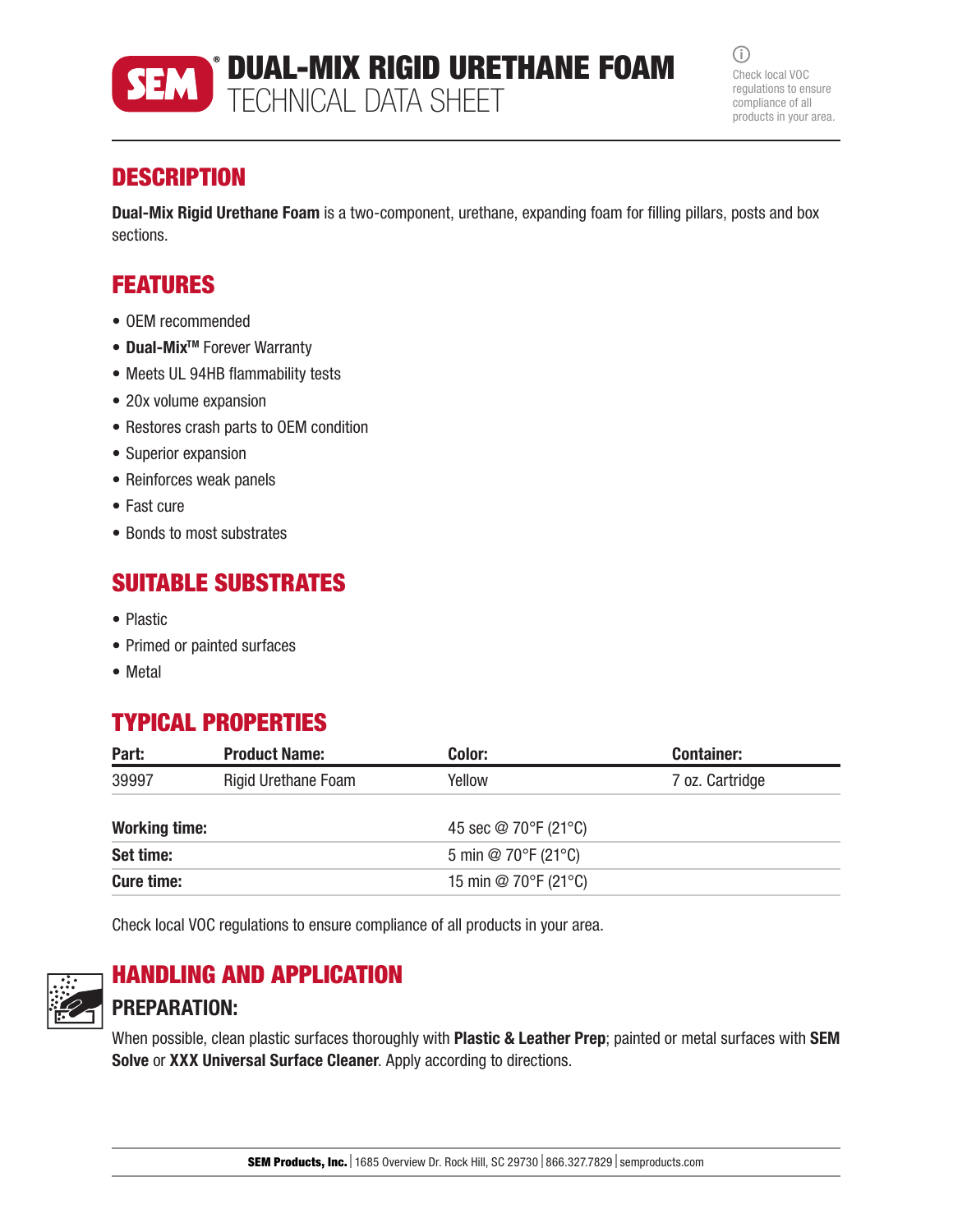### MIXING:

Place cartridge into the Universal Manual or Pneumatic Applicator. To remove cap, insert flat head screwdriver into slot and pry upward.

Note: Prior to installing Static Mixer, equalize cartridge by dispensing product until both parts flow equally. Install Static Mixer. Cut tip to desired application size. Hold applicator upright until product is dispensed into mixer. Dispense a test bead to ensure proper mix. For cap replacement, match circles and square, then snap back into place.

#### USE STATIC MIXERS:

| Part: | <b>Product Name:</b> | Size:   |
|-------|----------------------|---------|
| 70049 | Long Static Mixers   | 50 Pack |

#### IMPORTANT:

Due to the fast reaction time of Dual-MixRigid Urethane Foam, remove the static mixer IMMEDIATELY after using. If left in place, the curing action will force the unused portion back into the cartridge and cause clogging. Replace cap.



### APPLICATION:

If filling a pillar or post, drill a 3/8" (1 cm) hole toward the upper portion of the pillar or post. Place tip of Long Static Mixer into hole and fill with appropriate amount of material.

Note: When gunned slowly, **Dual-Mix Rigid Urethane Foam** will expand quickly after exiting the static mixer; however, when gunned guickly, **Dual-Mix Rigid Urethane Foam** will expand at a slower rate allowing the maximum working time for hard to reach areas.



### STORAGE:

Dual-Mix Rigid Urethane Foam should be stored in a cool dry place with adequate ventilation away from heat, sparks and flames. The shelf life for Dual-Mix Rigid Urethane Foam is 1 year when stored under normal conditions.